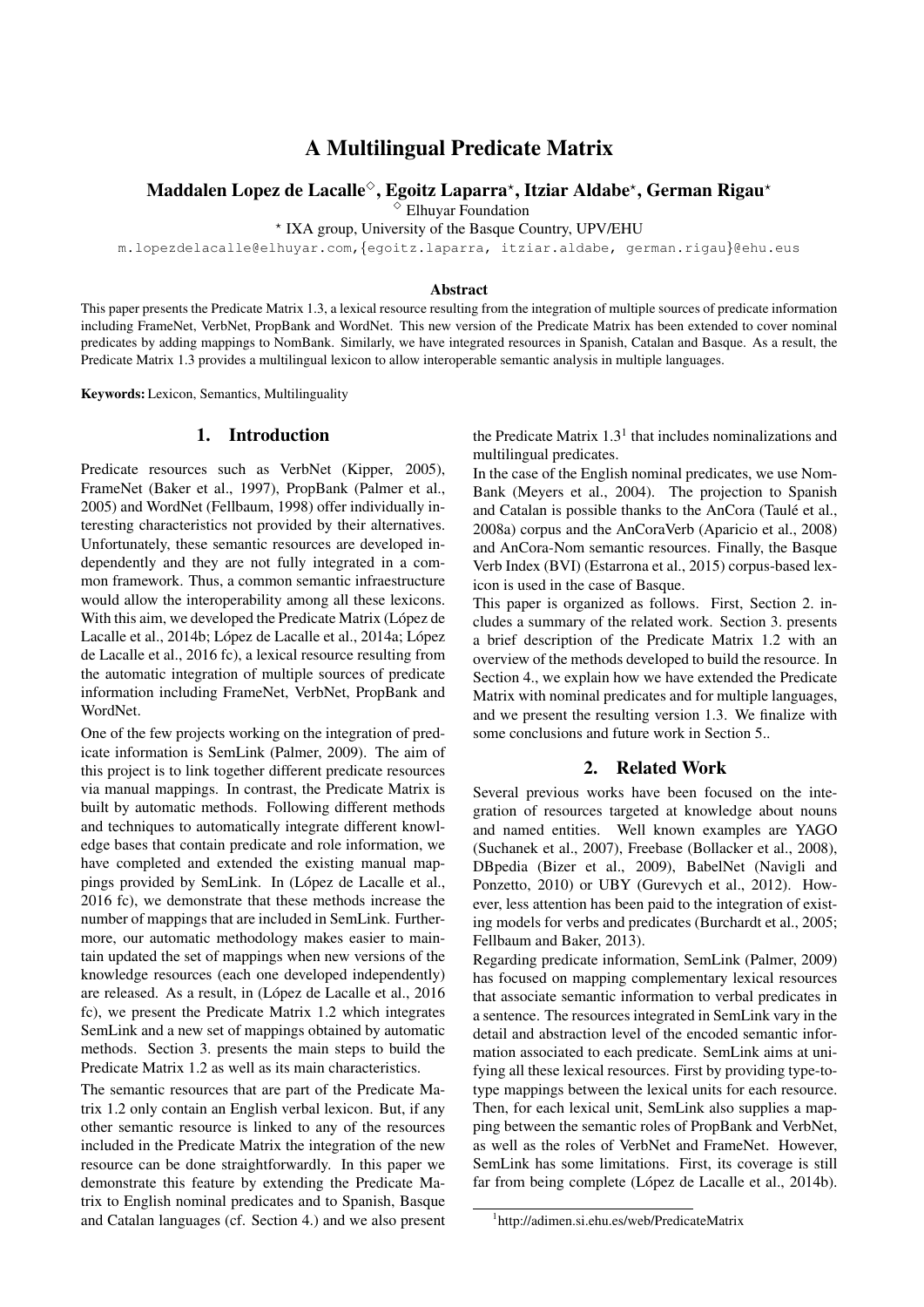Second, the mappings between resources have been manually developed. A very costly process which is also not systematic. Our proposal is to define automatic methods for mapping different semantic resources containing predicate information in order to allow semantic interoperability between them.

# 3. Predicate Matrix 1.2

In (López de Lacalle et al.,  $2016$  fc), we present a proposal which defines a set of automatic methods for mapping the semantic knowledge included in WordNet, VerbNet, Prop-Bank and FrameNet. The integration of predicate information is performed first at a lexical level, and second at a role level. After studying different settings for each method using SemLink as a gold-standard for evaluation, we prioritize precision over recall so that we give preference to more reliable aligments. Then, we build the Predicate Matrix 1.2 integrating the mappings automatically obtained with those existing in SemLink.

|       | Precision | Recall | F-score |
|-------|-----------|--------|---------|
| WN-VN | 85.3      | 85.3   | 85.3    |
| WN-FN | 82.9      | 81.8   | 82.4    |
| WN-PB | 71.3      | 58.0   | 64.0    |
| PB-FN | 89.8      | 52.4   | 66.2    |

Table 1: Results of the methods used to obtain the automatic mapping between predicates of Predicate Matrix 1.2. WN: WordNet; FN: FrameNet; VN: VerbNet; PB: Prop-Bank.

All the mappings obtained at the lexical level are based on graph-based Word Sense Disambiguation (WSD) algorithms. More specifically, the lexical mappings from Word-Net to FrameNet and also to VerbNet are obtained by applying WSD algorithms to semantically coherent groupings of verbal entries whereas the lexical mappings from WordNet to PropBank are obtained by applying the WSD to a corpus annotated with PropBank predicates. A corpus-based approach crossing different annotations is used to create automatic predicate mappings between FrameNet and Prop-Bank. Table 1 shows the results of the evaluation of these methods.<sup>2</sup> We have not created new mappings between PropBank and VerbNet because PropBank already offers this information and its coverage is quite complete.

As it happens with the lexical mappings, PropBank also offers quite complete role mappings between PropBank and VerbNet. Thus, we concentrate our efforts on finding new role mappings between FrameNet and VerbNet and between FrameNet and PropBank. The mappings between FrameNet frame-elements and VerbNet thematic roles are obtained following a three-step process whereas the same corpus-based approach used previously for predicates is applied to automatically create new role mappings between FrameNet and PropBank. The performances of these methods is showed in Table 2.<sup>2</sup>

|       | Precision | Recall | F-score |
|-------|-----------|--------|---------|
| VN-FN | 87 1      | 84.7   | 85.9    |
| PB-FN | 75.0      | 41 2   | 53.2    |

Table 2: Results of the methods used to obtain the automatic mapping between roles of Predicate Matrix 1.2. WN: WordNet; FN: FrameNet; VN: VerbNet; PB: PropBank.

Tables 3 and 4 show the differences between SemLink and the Predicate Matrix in terms of mappings between lexicons (Table 3) and roles (Table 4). Thanks to the methodology proposed for creating automatic mappings between lexical entries and roles, the resource obtained is much larger than SemLink. Note that the Predicate Matrix 1.2 arises from the union of SemLink and the set of mappings obtained by our automatic methods.

# 4. Including nominalizations and multilingual predicates

The semantic resources that are part of the Predicate Matrix 1.2 only contain English predicates in their verbal form. However, we can easily extend the Predicate Matrix to nominal predicates or to other languages if any other semantic resource in linked to some of the resources included in the Predicate Matrix. In this section, we describe the approach we have followed to obtain a multilingual Predicate Matrix that also includes nominal predicates. For this purpose, we have made use of the mappings existing between the following resources:

- English nominal predicates: PropBank(PB)-NomBank(NB)
- Spanish verbal predicates: PropBank(PB)-SpanishAnCoraVerb(SAV)
- Spanish nominal predicates: SpanishAnCoraVerb(SAV)-SpanishAnCoraNom(SAN)
- Catalan verbal predicates: PropBank(PB)-CatalanAnCoraVerb(CAV)
- Basque verbal predicates: PropBank(PB)/VerbNet(VN)-Basque Verb Index(BVI)

Table 5 contains the number of mappings listed above both for the lexical entries and roles. Note that the case of Basque is special. Unlike the rest of languages, where both predicates and roles are mapped between the same resources, for Basque, the predicates of the Basque Verb Index are mapped to PropBank and the roles are linked to VerbNet.

## 4.1. Multilingual Predicate Matrix

The strategy to project the Predicate Matrix to new languages is very simple, if there is a resource in that language linked to any of the resource included in the Predicate Matrix. This is the case of AnCora (Taulé et al., 2008b),<sup>3</sup> a multilevel corpus that includes both for Spanish

 $2$  (López de Lacalle et al., 2016 fc) provides complete details on the methodology and evaluation for building the Predicate Matrix version 1.2

<sup>3</sup>http://clic.ub.edu/corpus/ancora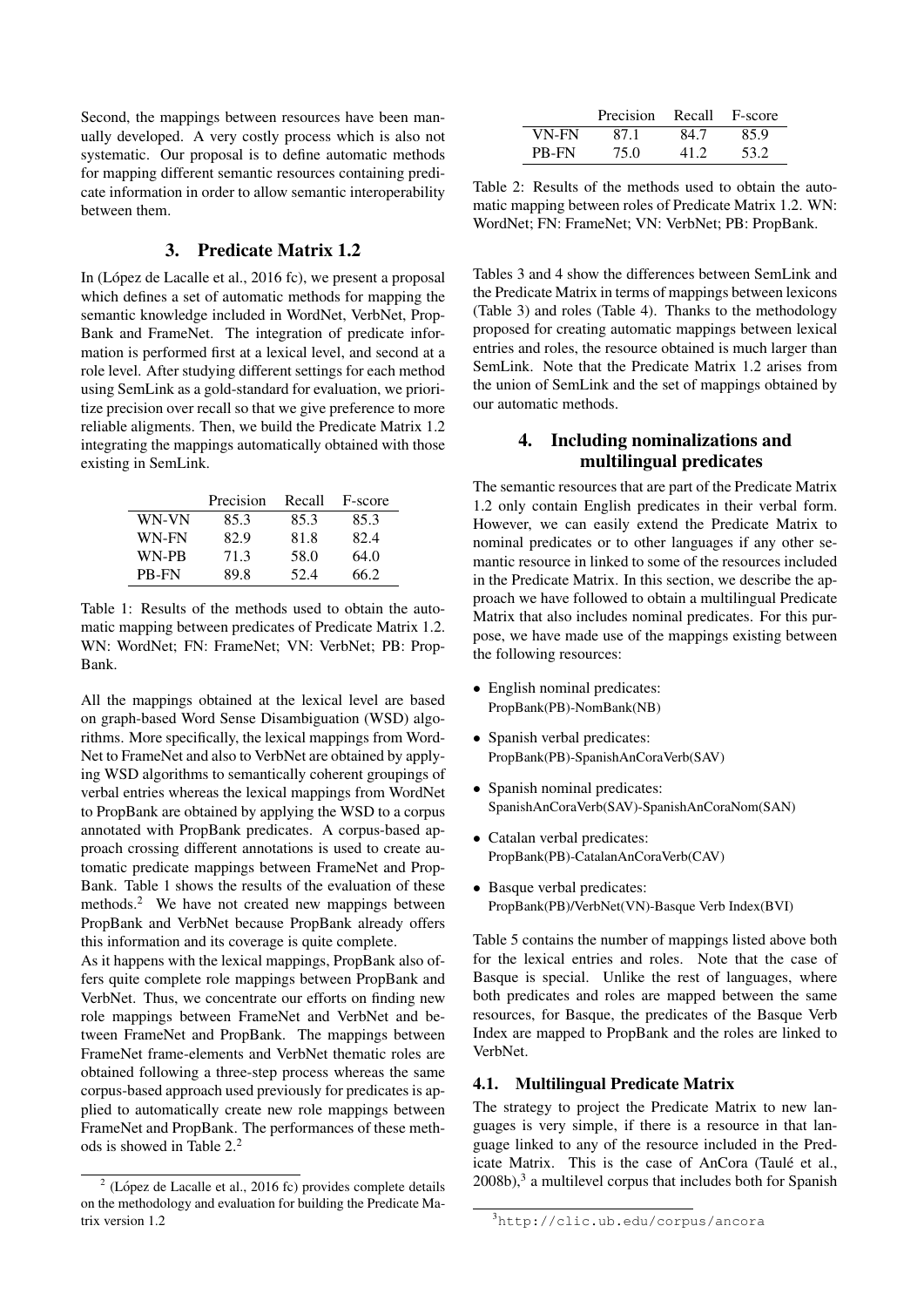|                  | WN-VN  | WN-PR | WN-FN | VN-PR | VN-FN | PR-FN |
|------------------|--------|-------|-------|-------|-------|-------|
| <b>SemLink</b>   | 7.665  | 5.489 | 4.851 | 4.503 | 3.709 | 2.562 |
| Predicate Matrix | 10,832 | 9.516 | 8.583 | 4.947 | 5.462 | 4.163 |

Table 3: Differences between SemLink and the Predicate Matrix 1.2: Mappings between lexicons. WN: WordNet; FN: FrameNet; VN: VerbNet; PB: PropBank.

|                  | PB-VN  | <b>FN-VN</b> | FN-PB  |
|------------------|--------|--------------|--------|
| <b>SemLink</b>   | 9.950  | 6.934        | 4,384  |
| Predicate Matrix | 11.749 | 14.258       | 14,195 |

Table 4: Differences between SemLink and the Predicate Matrix: Mappings between roles. WN: WordNet; FN: FrameNet; VN: VerbNet; PB: PropBank.

and Catalan, annotations of lemmatization, syntactic constituents, WordNet senses, coreference, named entities and also semantic roles. AnCora also develops a semantic resource called AnCoraVerb (Aparicio et al., 2008) that contains Spanish and Catalan verbal predicates and their corresponding arguments structures (see Table 6).

AnCoraVerb is based on PropBank and both resources are linked by a wide set of mappings called AncoraNet. The Spanish predicate *"verb.vender.1.default"* shown in Table 7 is for instance mapped to the English predicate *"sell.01"* and the Catalan predicate *"verb.dialogar.1.default"* is mapped to the English *"speak.01"*.

Unless AncoraNet states otherwise, the correspondence between the arguments in AncoraVerb and PropBank is direct. For the Spanish predicate *"verb.vender.1.default"*, the arguments *"arg0"*, *"arg1"* and *"arg2"* correspond respectively to the arguments *"0"*, *"1"* and *"2"* of the English predicate *"sell.01"*. The Catalan predicate *"verb.dialogar.1.default"* has its *"arg0"* linked directly to PropBank argument *"0"*, but AncoraNet also explicitly establishes (cf. Table 7) that the *"arg1"* corresponds to the argument *"2"* of PropBank. We use these alignments to duplicate the entries in the Predicate Matrix. For example, all the mappings involving the argument *"0"* of the predicate *"sell.01"* are projected to argument *"arg0"* of the Spanish predicate *"verb.vender.1.default"*.

In the case of Basque, the mappings are defined in a slightly different way. The predicates of the Basque Verb Index are mapped to PropBank and the roles are linked to Verb-Net. For example, as shown in Table 8, the Basque predicate *"ordain 1"* is linked to the English predicate *"sell.01"* of PropBank and the arguments *"0"*, *"1"* and *"2"* of *"ordain 1*" are mapped to their corresponding VerbNet roles, *"agent"*, *"theme"* and *"recipient"* respectively.

Nevertheless, the projection to Basque can be performed because both PropBank and VerbNet are part of the Predicate Matrix.

#### 4.2. Nominal Predicate Matrix

Extending the Predicate Matrix to nominal predicates follows the same strategy as the one previously explained for the projection to a new language, provided the existence of semantic resources containing the argument structures for the nominalizations of the verbal predicates. In the case of English predicates, this knowledge can be obtained from NomBank (Meyers et al., 2004)<sup>4</sup> that includes nominalizations of the PropBank predicates, like *"sale.01"* aligned to the source verbal predicate *"sell.01"* (see Table 9).

For Spanish, AnCora also includes the nominalizations of its verbal predicates in a resource called AnCora-Nom. For example, *"venta.1.default"*, the nominalization of the predicate *"vender.1.default"*, is described in AnCora-Nom as shown in Table 10.

Once again, unless these resources state otherwise, the correspondence between the arguments of the verbal and nominal predicates is direct. Hence, the lines we showed previously for *"sell.01"* can be replicated for its nominalization.

#### 4.3. Predicate Matrix 1.3

Following the strategy presented in the previous section, we have built the Predicate Matrix 1.3, that includes nominalizations and multilingual predicates. As a result of including NomBank, AnCoraVerb, AnCoraNom and the Basque Verb Index into the Predicate Matrix, we have obtained new mappings between these resources and VerbNet, FrameNet and WordNet. In Tables 11 and 12, we show the number of resulting mappings we obtain for Predicate Matrix v1.3.

Table 13 shows some examples of the resulting records in the new version of the Predicate Matrix. Note that we have defined an identifier to distinguish between lines for English, Basque, Spanish and Catalan predicates, and between their verbal and nominal forms. This identifier is based on PropBank, AnCora and the Basque Verb Index predicates and arguments, and is composed of 4 fields: language, form, predicate and argument. For example, according to Table 13, the line that correspond to the argument *"1"* of the English nominal predicate *"sale.01"* is identified by *"id:eng id:n id:sale.01 id:1"*. Similarly, the corresponding line for argument *"arg0"* of the Spanish verbal predicate *"vender.1.default"* is identified by *"id:spa id:v id:vender.1.default id:arg0"*, as shown in Table 13. The Catalan and Basque lines are indexed by *"id:cat"* and *"id:eus"* respectively. Establishing such identifiers allows us to maintain the whole Predicate Matrix for all the languages in the same file.

#### 4.3.1. Additional results

Extending the Predicate Matrix to languages other than English produces some additional outcomes. First, as shown in previous sections, we have linked WordNet to several resources by mapping predicates (verbal and nominal) to the interlingual index (ILI) of the Multilingual Central Repository (MCR). The ILI is a unique identifier that

<sup>4</sup>http://nlp.cs.nyu.edu/meyers/NomBank. html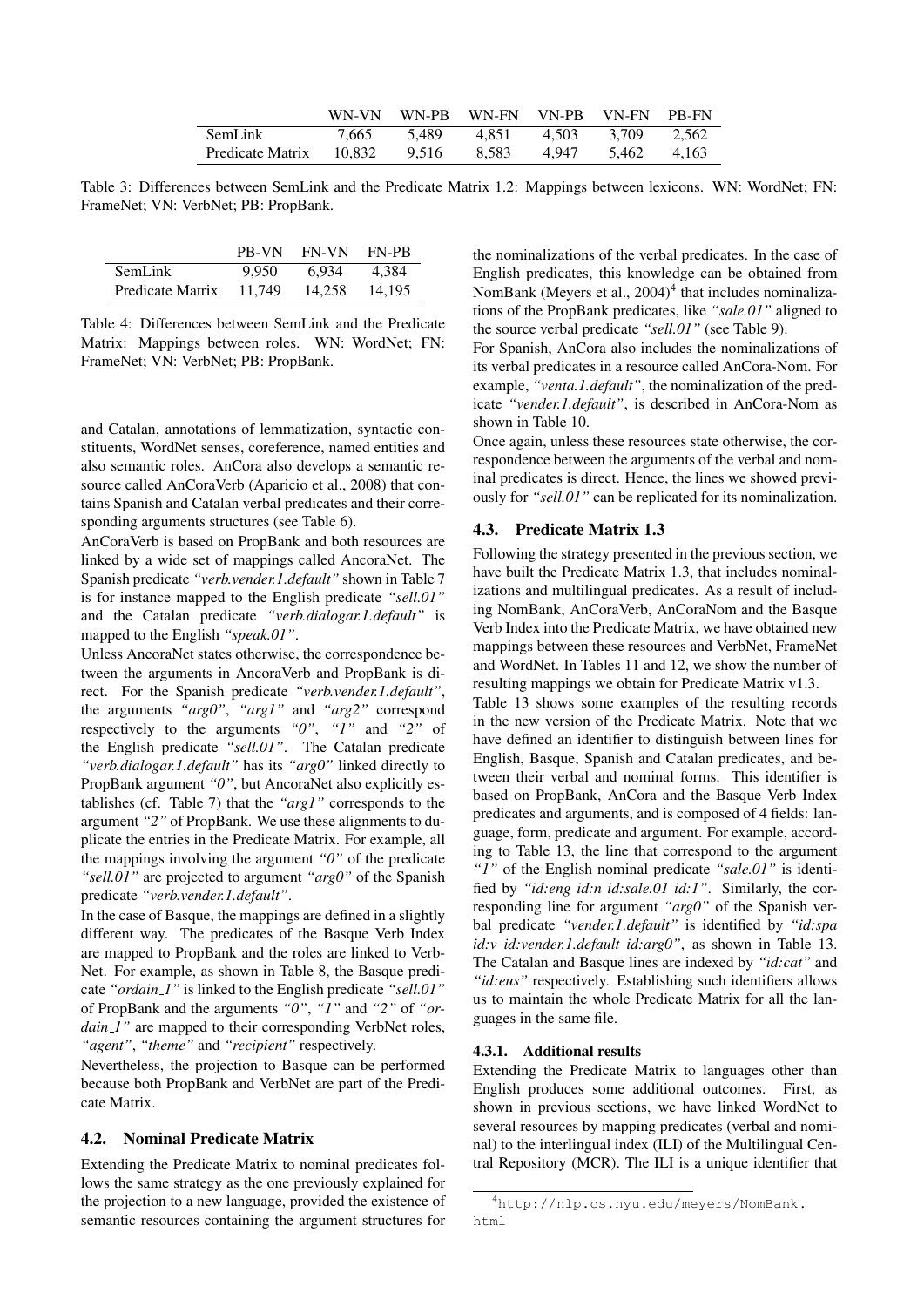|         |        |        | PB-NB PB-SAV SAV-SAN PB-CAV PB-BVI VN-BVI |        |                         |       |
|---------|--------|--------|-------------------------------------------|--------|-------------------------|-------|
| lexicon | 3.494  | 7.966  | 2.966                                     | 6.493  | 506                     | ۰.    |
| roles   | 10.307 | 22.544 | 9.132                                     | 18.660 | and the contract of the | 1.408 |

Table 5: Number of mappings between different resources. PB: PropBank; VN: VerbNet; NB:NomBank; SAV: Spanish AnCora-Verbs; SAN: Spanish AnCora-Nouns; CAV: Catalan AnCora-Verbs; BVI: Basque Verb Index.



Table 6: Examples of argument structures defined in An-CoraVerb for the predicates *"vender.1.default"* and *"dialogar.1.default"*.

```
<link ancoralexid="verb.vender.1.default"
propbankid="sell.01">
</link>
<link ancoralexid="verb.dialogar.1.default"
propbankid="speak.01">
   <arglink ancoralexarg="arg1" propbankarg="2"/>
</link>
```
Table 7: Examples of mappings between AnCoraVerb and PropBank predicates.

joints synsets of different languages with the same meaning. For example, the ili *ili-30-00007739-v* represents the English synset eng-30-00007739-v blink<sub>-1</sub> wink<sub>-3</sub> nicti*tate 1 nictate 1* and the Spanish synset *spa-00007739-v pestañear\_1*. However, in the new multilingual Predicate Matrix this Spanish synset also have associated the Spanish word senses *parpadear* and *guiñar*. Thus, the integration of additional senses for Spanish, Catalan and Basque also produces as a side effect the enrishment of the Spanish, Catalan and Basque wordnets integrated into the MCR. Table 14 presents the total number of new senses aligned to the different wordnets. Interestingly, some additional word senses are also created for the English WordNet. We plan to include this new word sense aligments in future releases of the MCR.



Table 8: Example of the argument structure defined in Basque Verb Index for the predicate *"ordain 1"* and its corresponding mappings to PropBank and VerbNet.

```
<roleset id="sale.01" name="commerce: seller"
source="verb-sell.01" vncls="13.1-1">
   <roles>
      <role descr="seller" n="0">
          <vnrole vncls="13.1-1" vntheta="Agent"/>
      \langle /role \rangle\langlerole descr="thing sold" n="1"><vnrole vncls="13.1-1" vntheta="Theme"/>
      </role><role descr="buyer" n="2">
          <vnrole vncls="13.1-1" vntheta="Recipient"/>
      \langlerole>
```
Table 9: Examples of argument structures defined in Nom-Bank for the predicate *"sale.01"*.

### 4.3.2. The Predicate Matrix in NewsReader

The Predicate Matrix 1.3 is part of a multilingual event detection system implemented within the NewsReader project<sup>5</sup> (Vossen et al., 2014). The NewsReader project develops advanced technology to process daily news streams in 4 languages (Agerri et al., 2016), extracting what happened, when and where it happened and who was involved. With this purpose, the event detection system is a pipeline which contains a set of modules to perform various NLP tasks. Among others, the system has a semantic role labeling module that automatically annotates semantic information based on PropBank. Thanks to the Predicate Matrix, our pipelines also obtain the equivalent annotations in

<sup>5</sup>http://www.newsreader-project.eu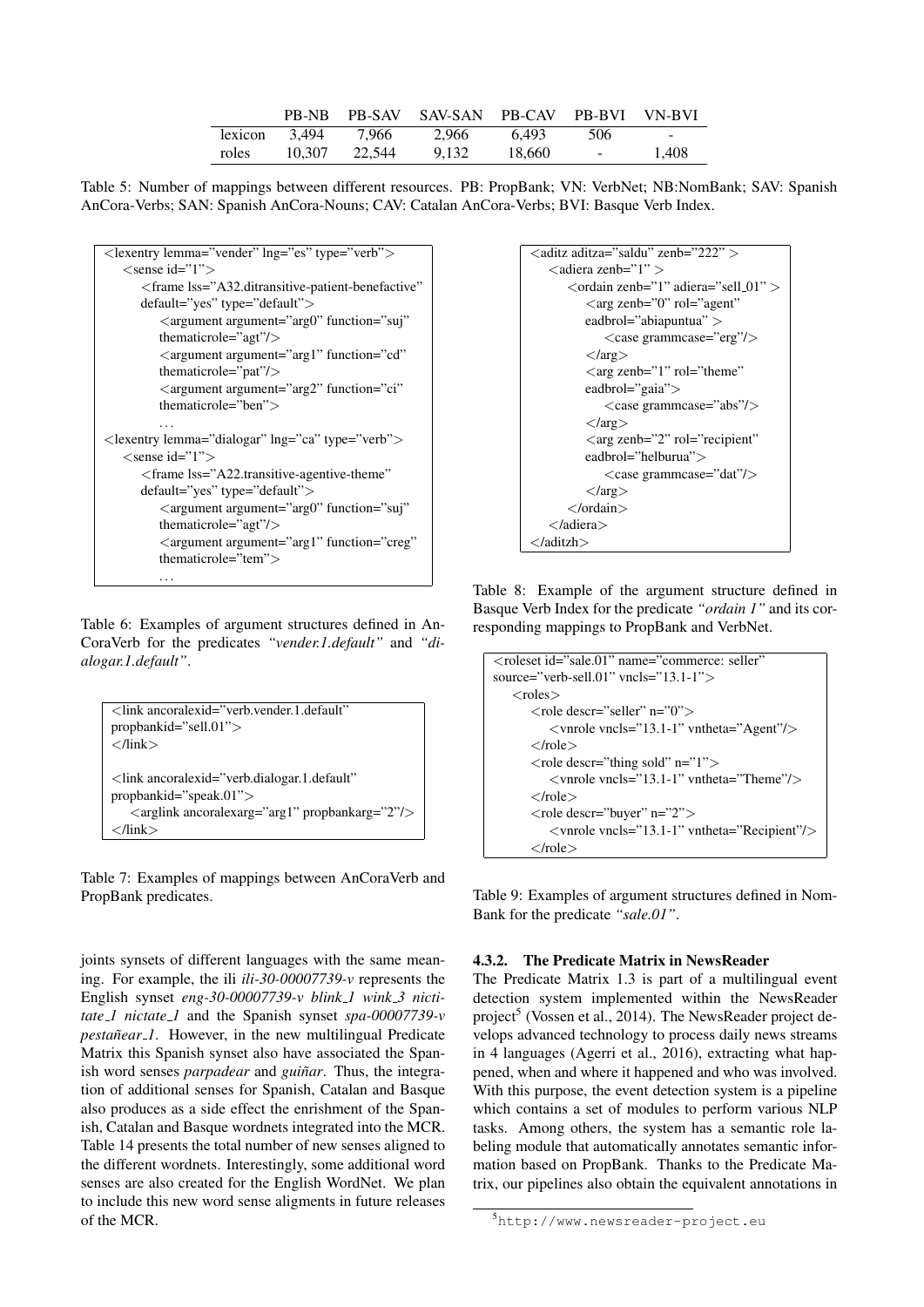| <lexentry <="" lemma="venta" lng="es" origin="deverbal" td=""></lexentry> |
|---------------------------------------------------------------------------|
| $type="noun">$                                                            |
| <sense <="" cousin="no" id="1" originlemma="vender" td=""></sense>        |
| originlink="verb.vender.1" denotation="result"                            |
| lexicalized="no" wordnetsynset="16:00721968">                             |
| $\langle$ frame appearsinplural="yes" type="default">                     |
| $\langle$ argument argument="arg0"                                        |
| thematicrole=" $agt$ ">                                                   |
| $\langle$ /argument $\rangle$                                             |
| $\langle$ argument argument="arg1"                                        |
| foundincorporated="yes" thematicrole="pat">                               |
| $\langle$ /argument $\rangle$                                             |
| $\langle$ argument argument="arg2"                                        |
| thematicrole="ben" $>$                                                    |
| $\langle$ /argument $\rangle$                                             |

Table 10: Description of the nominal predicate *"venta.1.default"* in AnCora-Nom.

|            | <b>PB</b> | VN    | FN    | WN     |
|------------|-----------|-------|-------|--------|
| NB         | 2,963     | 3,923 | 3.911 | 7,430  |
| <b>SAV</b> | 6,745     | 9.092 | 8,777 | 15,310 |
| <b>SAN</b> | 4,469     | 6,190 | 6,157 | 10,747 |
| <b>CAV</b> | 5,529     | 7,567 | 7,347 | 13,109 |
| <b>BVI</b> | 415       | 652   | 745   | 1,330  |

Table 11: Number of lexicon Mappings in PMv1.3. NB: NomBank; SAV: SpanishAnCoraVerb; SAN: SpanishAn-CoraNom; CAV: CatalanAnCoraVerb; BVI: Basque Verb Index; WN: WordNet; FN: FrameNet; VN: VerbNet; PB: PropBank.

FrameNet and VerbNet. Our pipelines guarantee interoperability across language and predicate resources by integrating the Predicate Matrix within the SRL modules. As the Predicate Matrix gathers multilingual knowledge bases that contain predicate and semantic role information, it is possible to know which lexical-semantic units refer to the same events or roles.

Figure 1 provides the output of our SRL module for the English sentence *Steve Jobs gave his annual opening speech to the WWDC at Moscone Center, on Monday*. Our SRL module first processes the sentence providing predicates and role annotations from PropBank. Now, as PropBank is integrated into the Predicate Matrix, our SRL module can also obtain the corresponding predicate classes and roles for the rest of the predicate resources. Thus, *Steve Jobs* identified as *A0* role of the nominal predicate *speach.01* corresponds to the *Communicator* role of a *Communication* frame according to FrameNet. Thus, thanks to the Predicate Matrix, predicates and roles from PropBank appear also aligned to the rest of resources.

This also applies across languages thanks to the multilingual Predicate Matrix. Thus, when processing the Spanish sentence by our SRL module, we obtain the same languageindependent semantic representation as the one obtained from the English sentence. Now, using this new multilingual version of the Predicate Matrix we can also obtain the same event representation for a Spanish translation of the English sentence *Steve Jobs ofrecio el lunes su conferen- ´*

|            | <b>PB</b> | VN     | <b>FN</b> |
|------------|-----------|--------|-----------|
| NB         | 7,699     | 9.699  | 10,351    |
| <b>SAV</b> | 17,152    | 19,173 | 20,296    |
| <b>SAN</b> | 11,752    | 13,177 | 14,439    |
| <b>CAV</b> | 14,307    | 16,174 | 17,204    |
| <b>BVI</b> | 1,048     | 1,275  | 1,629     |

Table 12: Number of role Mappings in PMv1.3. NB: Nom-Bank; SAV: SpanishAnCoraVerb; SAN: SpanishAnCora-Nom; CAV: CatalanAnCoraVerb; BVI: Basque Verb Index; WN: WordNet; FN: FrameNet; VN: VerbNet; PB: Prop-Bank.

| id: eng id: n id: sale. 01 id: 1               |
|------------------------------------------------|
| vn:give-13.1 vn:Theme wn:ili-30-02244956-v     |
| fn:Commerce_sell fn:Goods pb:sell.01 pb:1      |
| id:spa id:v id:vender.1.default id:arg0        |
| vn:give-13.1 vn:Agent wn:ili-30-02244956-v     |
| fn:Commerce_sell fn:Seller pb:sell.01 pb:0     |
| id:spa id:n id:venta.1.default id:arg2         |
| vn:give-13.1 vn:Recipient wn:ili-30-02244956-v |
| fn:Commerce_sell fn:Buyer pb:sell.01 pb:2      |
| id:cat id:v id:dialogar.1.default id:arg0      |
| vn:talk-37.11 vn:Agent wn:ili-30-00941990-v    |
| fn:Chatting fn:Interlocutor_1 pb:speak.01 pb:0 |
| id:eus id:y id:saldu.1 id:1                    |
| vn:give-13.1 vn:Theme wn:ili-30-02242464-v     |
| fn:Commerce_sell fn:Goods pb:sell.01 pb:1      |
|                                                |

Table 13: Some examples of mappings in the Predicate Matrix 1.3

*cia inaugural de la WWDC en el Moscone Center*. That is, that *Steve Jobs* corresponds to the *Communicator* role of a *Communication* frame according to FrameNet. This same process was performed with Dutch and Italian role resources.

Furthermore, in NewsReader the events and their participants are also aligned to the Event and Situation Ontology (ESO) (Segers et al., 2016). ESO formalizes with preconditions and post-conditions events and roles and reuses existing resources such as WordNet, SUMO (Niles and Pease, 2001) and FrameNet.

## 5. Conclusion

Building large and rich predicate models takes a great deal of expensive manual effort. Furthermore, the same effort should be invested for each different language. Predicate resources such as VerbNet, FrameNet, PropBank and WordNet offer individually interesting characteristics not provided by their alternatives. Unfortunately, these semantic resources are developed independently and they are not fully integrated in a common framework. Thus, a common semantic infraestructure would allow the interoperability among all these resources.

One of the few projects working on the integration of the predicate information is SemLink (Palmer, 2009). However, the mappings of this resource has been developed by manual means and only cover verbal predicates. Moreover, SemLink only takes into account English lexicon.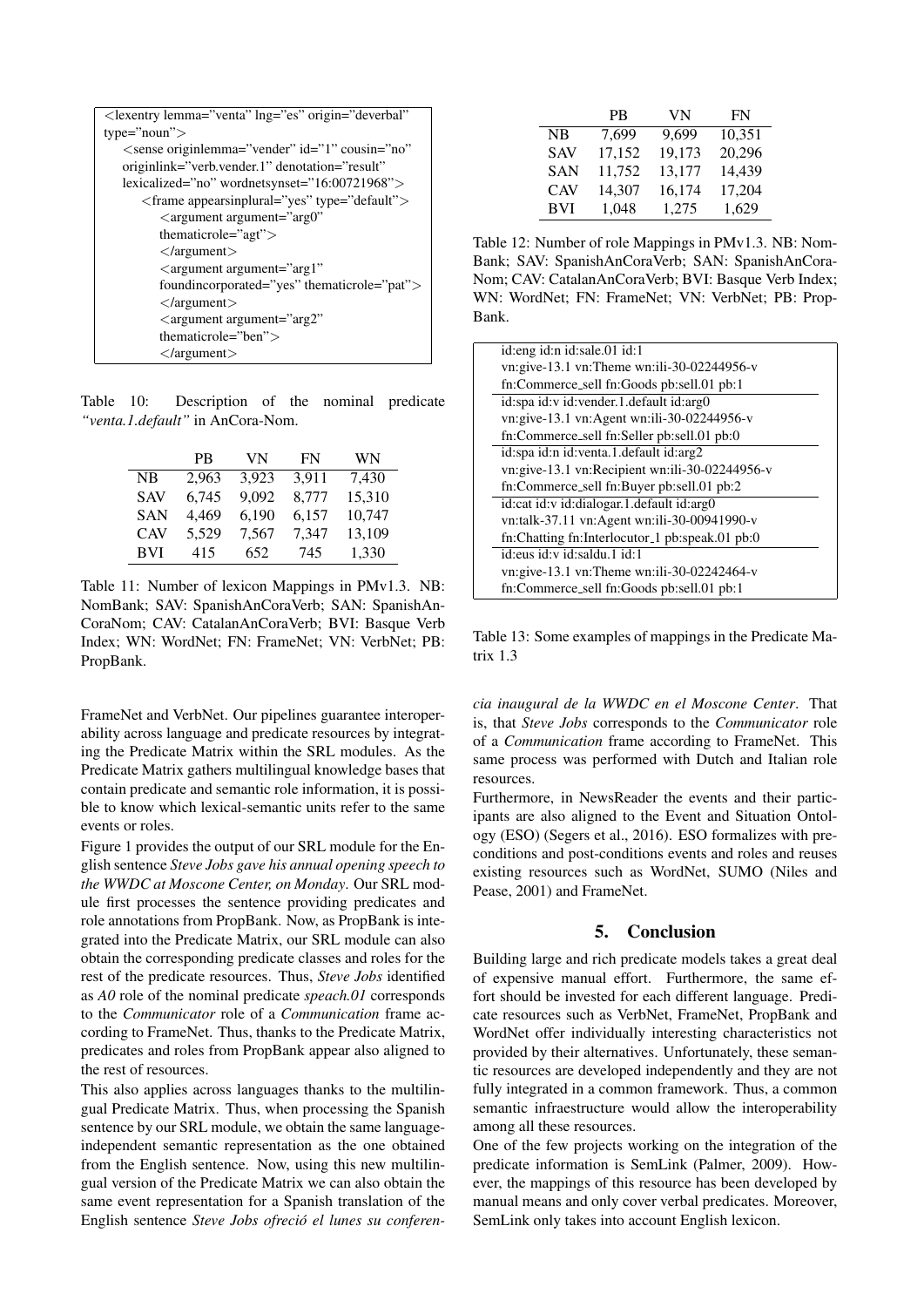

Figure 1: Cross-lingual and semantic interoperability provided by the Predicate Matrix

|                  | new word senses |
|------------------|-----------------|
| English WN       | 53              |
| Spanish WN       | 6,092           |
| Catalan WN       | 5,182           |
| <b>Basque WN</b> | 855             |

Table 14: Number of new word senses created for the different wordnets.

In this work, we have developed the Predicate Matrix 1.3, a new lexical-semantic resource resulting from the union of mappings obtained by automatic methods and SemLink that has been extended to Spanish, Catalan and Basque. In this new version, we have included NomBank (Meyers et al., 2004) and we have integrated Ancora (Taulé et al., 2008a) and the Basque Verb Index (BVI) (Estarrona et al., 2015). This process allows to project the predicate information of the Predicate Matrix to Spanish, Catalan and Basque.

With the new Predicate Matrix, we expect to provide a multilingual interoperable predicate lexicon. As future work, we want to perform some experiments to evaluate the Predicate Matrix indirectly. Our idea is to apply the new mappings across languages in order to obtain improvements in some NLP tasks such as semantic role labeling for those languages with low resources, as is the case of the Catalan or Basque.

# 6. Acknowledgments

This work has been partially funded by NewsReader (FP7- ICT-2011-8-316404) and TUNER (TIN2015-65308-C5-1- R) projects.

# 7. Bibliographical References

- Agerri, R., Aldabe, I., Laparra, E., Rigau, G., Fokkens, A., Huijgen, P., van Erp, M., Bevia, R. I., Vossen, P., Minard, A.-L., and Magnini, B. (2016). Multilingual event detection using the newsreader pipelines. In *Procedings of the 1st Workshop on Cross-Platform Text Mining and Natural Language Processing Interoperability (INTEROP2016) at the 10th Language Resources and*  $Evaluation$  Conference (LREC2016), Portorož, Slovenia.
- Aparicio, J., Taulé, M., and Martí, M. A. (2008). Ancoraverb: A lexical resource for the semantic annotation of corpora. In *Proceedings of the Sixth International Conference on Language Resources and Evaluation (LREC'08)*, Marrakech, Morocco.
- Baker, C., Fillmore, C., and Lowe, J. (1997). The berkeley framenet project. In *COLING/ACL'98*, Montreal, Canada.
- Bizer, C., Lehmann, J., Kobilarov, G., Auer, S., Becker, C., Cyganiak, R., and Hellmann, S. (2009). Dbpedia-a crystallization point for the web of data. *Web Semantics: Science, Services and Agents on the World Wide Web*, 7(3):154–165.
- Bollacker, K., Evans, C., Paritosh, P., Sturge, T., and Taylor, J. (2008). Freebase: a collaboratively created graph database for structuring human knowledge. In *Proceedings of the 2008 ACM SIGMOD international conference on Management of data*, pages 1247–1250. ACM.
- Burchardt, A., Erk, K., and Frank, A. (2005). A WordNet Detour to FrameNet. In *Proceedings of the GLDV 2005 GermaNet II Workshop*, pages 408–421, Bonn, Germany.
- Estarrona, A., Aldezabal, I., and Díaz de Ilarraza, A. (2015). A methodology for the semiautomatic annotation of epec-rolsem, a basque corpus labeled at predi-